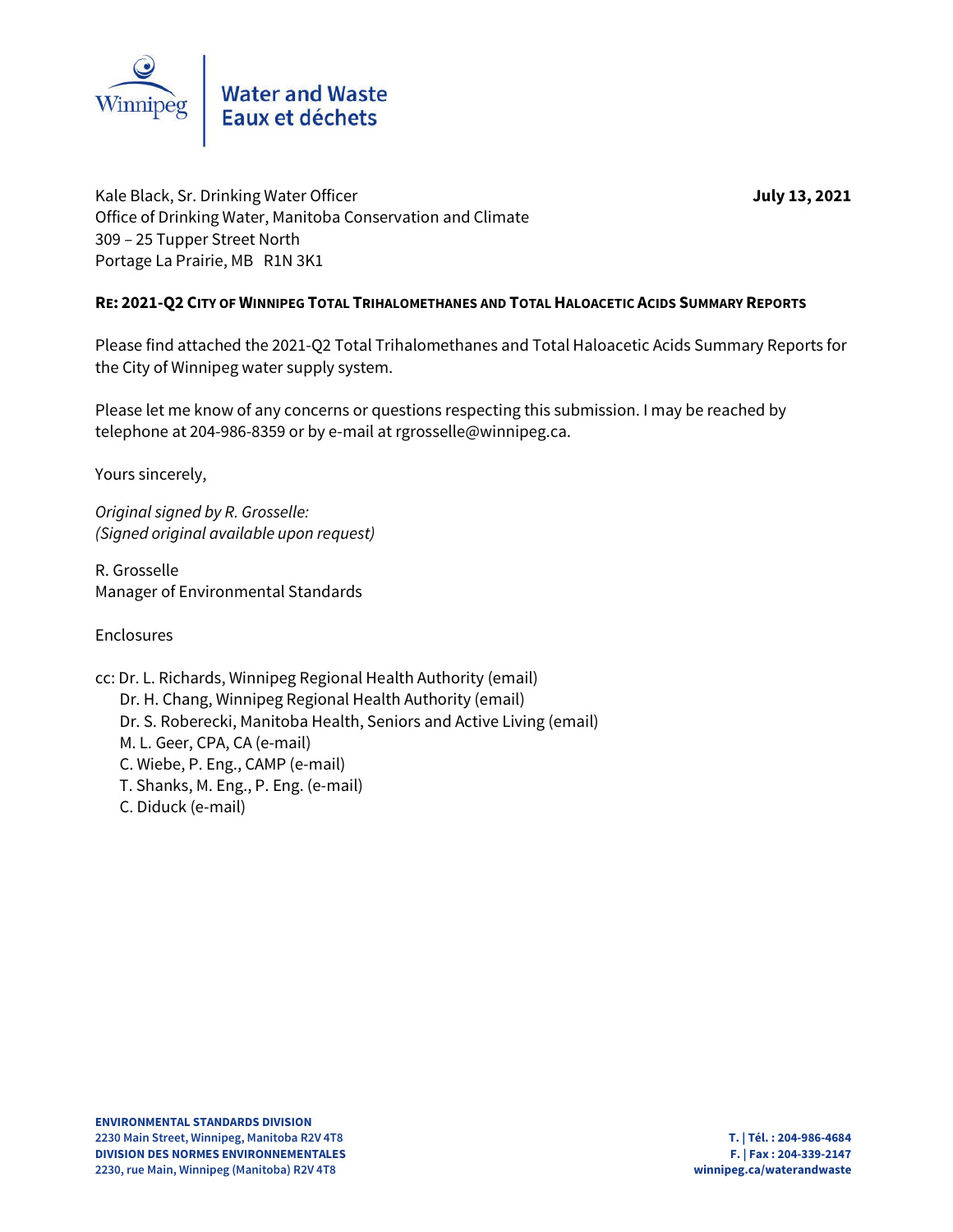

## **Environmental Standards Division**

# **Total Trihalomethanes Summary Report**

### **Reporting Period: Quarter 2 2021**

### **License: PWS-09-412-02**

|                            | DISTRIBUTION SYSTEM THM RESULTS (ug/L) |              |       |              |              |       |
|----------------------------|----------------------------------------|--------------|-------|--------------|--------------|-------|
| <b>ISAMPLE DATE</b>        | $WC-12$                                | <b>WC-06</b> | NW-05 | <b>NE-09</b> | <b>SE-07</b> | SW-08 |
| Monday, August 10, 2020    | 78.9                                   | 60.9         | 59.3  | 61.7         | 60.3         | 63.2  |
| Monday, November 16, 2020  | 26.8                                   | 29.9         | 29.8  | 28.6         | 29.4         | 33.8  |
| Monday, February 22, 2021  | 41.1                                   | 40.8         | 36.6  | 40.5         | 38.4         | 40.4  |
| Monday, May 10, 2021       | 41.8                                   | 37.5         | 31.0  | 34.1         | 36.0         | 35.7  |
| <b>RUNNING AVERAGE THM</b> | 47.2                                   | 42.3         | 39.2  | 41.2         | 41.0         | 43.3  |

#### **COMMENTS:**

#### Methodology

Modified from EPA Method 5021A, "Volatile Organic Compounds in Various Sample Matrices Using Equilibrium Headspace Analysis", Revision 2, July 2014 and EPA Method 8260B, "Volatile Organic Compounds by Gas Chromatography/Mass Spectrometry (GC/MS)", Revision 3, August 2006.

| Compiled by:   | H.Demchenko   |
|----------------|---------------|
| Approved by:   | C. Diduck     |
| Compiled Date: | July 13, 2021 |
|                |               |